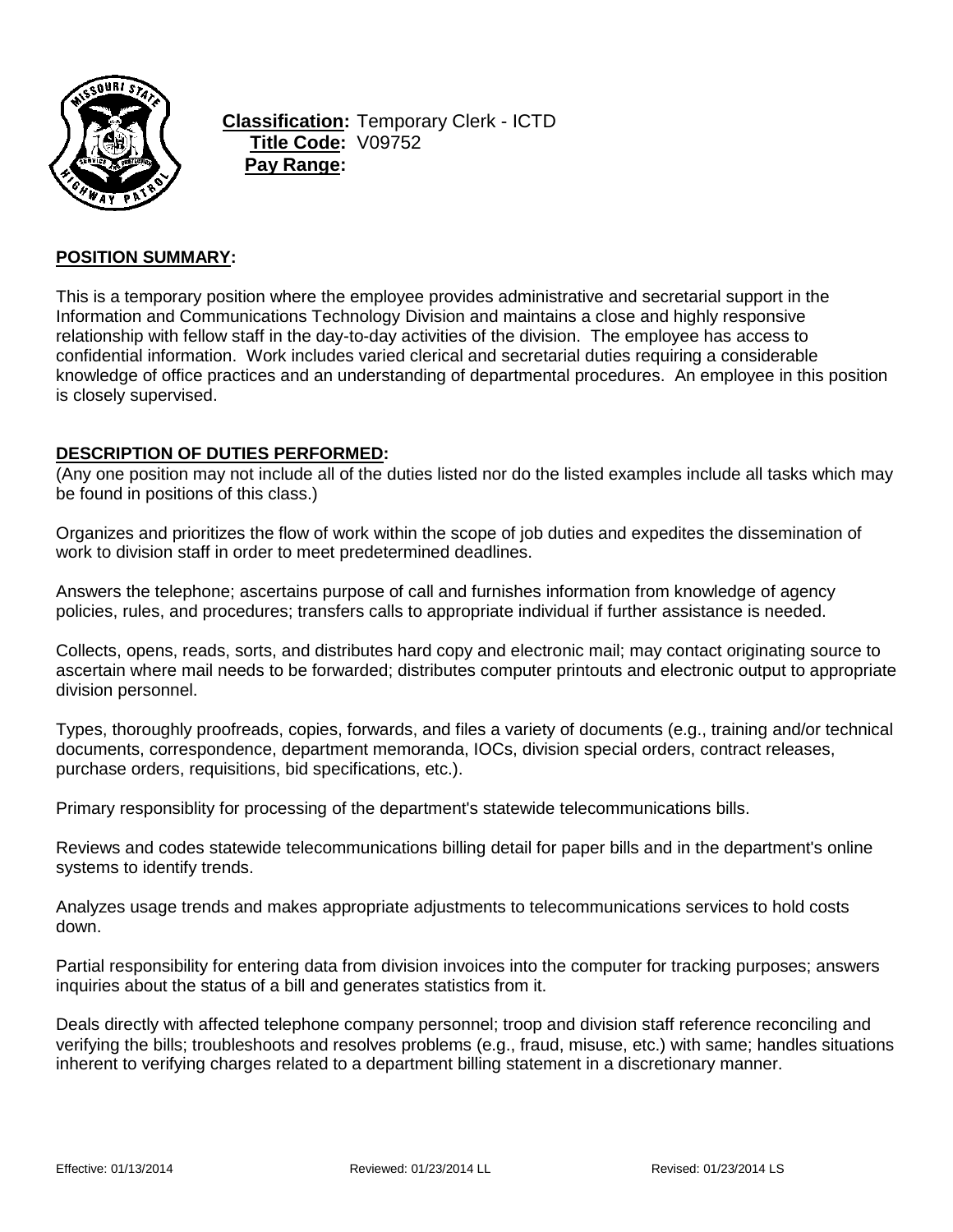# **Classification:** Temporary Clerk - ICTD Pay Range: **Pay Range:** Page 2

Maintains current year-to-date information reference division finances and responds to requests for information reference it.

Types, checks, and/or processes purchase orders and invoices; forwards purchase orders and invoices to Budget and Procurement division staff for processing; answers questions associated with the status of purchase orders and invoices from within and outside the organization.

Types and codes expense reports (e.g., regular expenses and accountable uniform allowance expenses) for division staff; checks entries and attachments; submits report to affected division staff member and/or division director for signature; forwards to Budget and Procurement Division for processing.

Handles a variety of job duties reference Users Training Conferences (e.g., making arrangements with convention center; procuring equipment; printing and mailing brochure; photocopying and assembling training packets; registration of program participants; handling problems, concerns or special requests, etc.).

Maintains a "tickler" file to track deadlines of required reports (e.g., annual report, correspondence, surveys, etc.); advises Director of any problems/concerns with regard to deadlines.

Maintains and verifies time accounting records (e.g., sick leave, annual leave, and compensatory time) in the appropriate computer systems for division staff; generates, reconciles, and disseminates timekeeping reports to appropriate personnel.

Schedules appointments and meetings for division staff, assembles materials for meetings, secures meeting room, procures equipment, etc., necessary to conduct meetings.

Makes calendar entries reference meetings, deadlines, Users Conferences duties pending, etc.

Checks supplies in storage area and prepares a requisition for supplies and forms; receives and processes requests from division staff reference supply needs; stocks supplies upon delivery.

Establishes, maintains, and purges files as needed; archives materials to ensure they are available per state auditing procedures.

Greets and assists visitors reporting to the division (e.g., salesman, other department employees, etc.).

Maintains inventory records of GHQ Information and Communications Technology Division office nonexpendable property.

Responds to requests for information via the telephone and correspondence from a variety of internal and external sources reference the Information and Communications Technology Division; determines if requesting source is authorized to receive materials; assembles and forwards requested data.

Performs other related work as assigned.

#### **REQUIRED KNOWLEDGE, SKILLS, AND ABILITIES:**

Considerable knowledge of business English, spelling, and arithmetic.

Considerable knowledge of modern office practices, procedures, and equipment.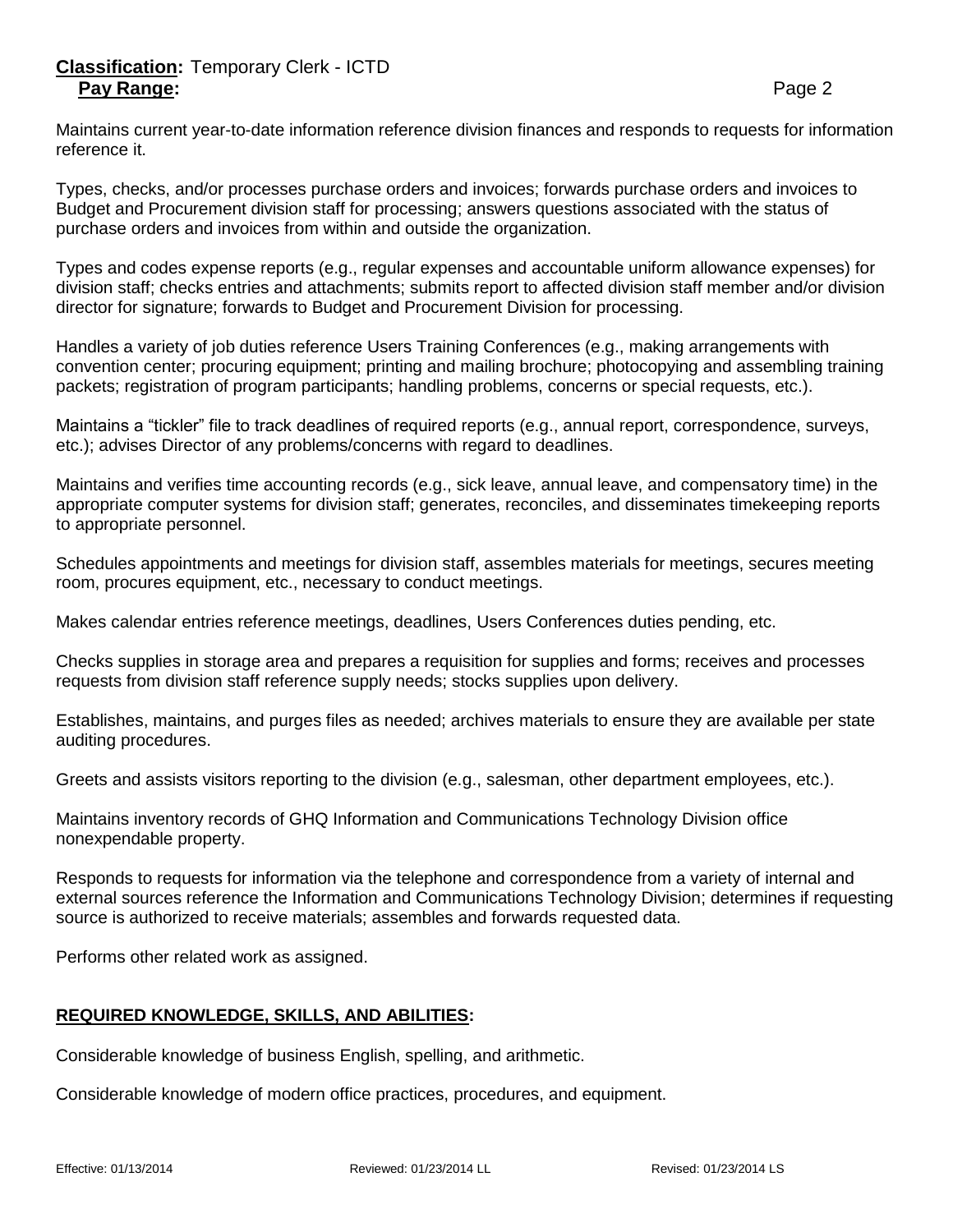# **Classification:** Temporary Clerk - ICTD **Pay Range:** Page 3

Considerable knowledge of software programs (i.e., MSWord, Excel, Access, PowerPoint, etc.).

Ability to apply and interpret departmental policies and procedures utilizing forms specific to the Patrol.

Ability to organize and plan work effectively.

Ability to maintain, update, and purge various records, files, and databases (to include spreadsheets and appropriate back-ups).

Ability to take raw data and compile reports and documents and publish them into appropriate formats.

Ability to assist in the presentation of PowerPoint presentations.

Ability to process a voluminous statewide telecommunications bill for payment and handle problems/concerns in a discretionary manner.

Ability to keep a year-to-date log of division finances.

Ability to deal effectively and provide assistance to others in person and over the telephone.

Ability to collect, open, read, sort, and distribute mail.

Ability to prepare and package materials and arrange for shipping.

Ability to draft standard/routine correspondence.

Ability to type, thoroughly proofread, copy, forward, and file a variety of documents detailed in the description of duties.

Ability to check and process purchase orders and invoices, including processing within the state's financial accounting system.

Ability to deal with questions from auditors reference work performed and records retained.

Ability to establish, maintain, and purge files.

Ability to make calendar entries, track deadlines, and perform work noted.

Ability to check supplies in storage area and place orders to replenish.

Ability to schedule appointments for division staff, as needed.

Ability to work independently.

Possess the skill to type 40 words per minute with ten (10) errors or less.

Ability to operate basic office equipment as detailed in the description of duties.

Ability to handle restricted and confidential information in a professional manner and maintain the information as such.